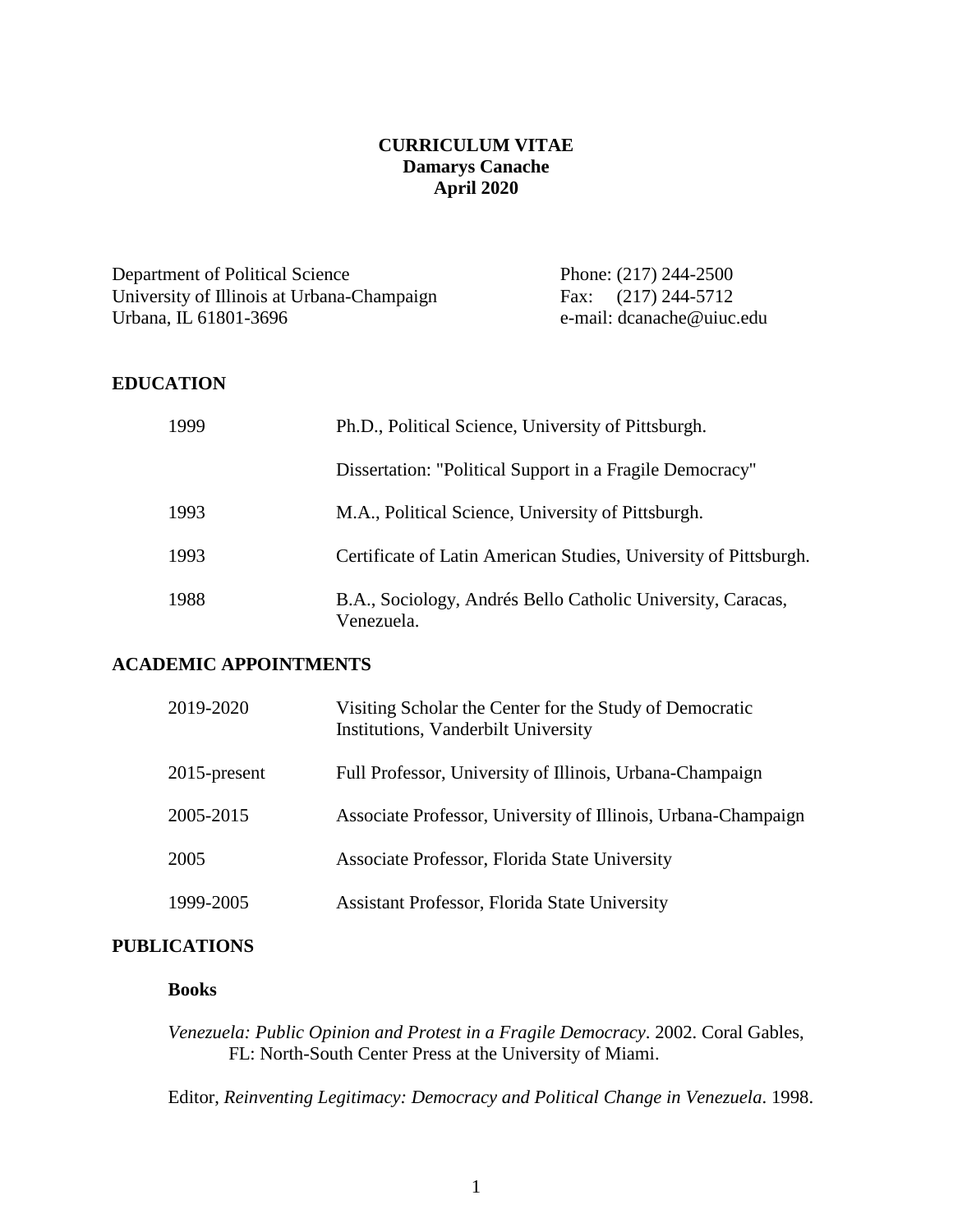Westport, Conn.: Greenwood Press. With Michael R. Kulisheck.

#### **Articles and Chapters**

- "Who Sees Corruption? The Bases of Mass Perceptions of Political Corruption in Latin America." 2019. *Journal of Politics in Latin America* 11*:*133-160.With Cawvey, M., Hayes, M., and Jeffery J. Mondak.
- "Personality and Victimization in the Americas." *International Review of Victimology*. 2018. With Matthew Cawvey, Matthew Hayes, and Jeffery J. Mondak.
- "Biological and Psychological Influences on Interpersonal and Political Trust 2018. In Eric M. Uslaner, ed., *Oxford Handbook of Social and Political Trust*. With Matthew Cawvey, Matthew Hayes, and Jeffery J. Mondak.
- "Personality and Political Behavior" 2017. In *Oxford Research Encyclopedia of Politics*. With Matthew Cawvey, Matthew Hayes, and Jeffery J. Mondak. DOI: 10.1093/acrefore/9780190228637.013.22
- "Biological and Psychological Influences on Political Trust." 2017. In Tom van der Meer and Sonja Zmerli, eds., *Handbook on Political Trust*. Cheltenham, UK: Edward Elgar Publishing. With Jeffery J. Mondak and Matthew Hayes.
- "The Temporal Consistency of Personality Effects: Evidence from the British Household Panel Survey." 2015. *Political Psychology* 36: 331-340. With Bloeser, Andrew, Damarys Canache, Dona-Gene Mitchell, Jeffery J. Mondak, and Emily Poore.
- "Determinants of Perceived Skin-Color Discrimination in Latin America." 2014. *Journal of Politics* 76: 506-520. With Jeffery J. Mondak, Matthew Hayes and Mitchell A. Seligson.
- "Personality and Political Culture in the American States." 2014. *Political Research Quarterly* 67: 26-41. With Jeffery J. Mondak.
- "Sobre un Modelo para el Análisis de la Coyuntura Socio-política: Parámetros Conceptuales y Estrategias Metodológicas."[A Model for the Analysis of the Socio-political Juncture: Conceptual Parameters and Methodological Strategies]. 2013. In Parra de Niño, Matilde and Veronica Zubillaga, eds, *Hacer Sociología en Venezuela junto con Alberto Gruson.* [Doing Sociology in Venezuela with Alberto Gruson]. Caracas: Universidad Católica Andrés Bello.
- "Openness, Extraversion and the Intention to Emigrate." 2013. *Journal of Research in Personality* 47: 351-55. With Matthew Hayes, Jeffery J. Mondak and Sergio C. Wals.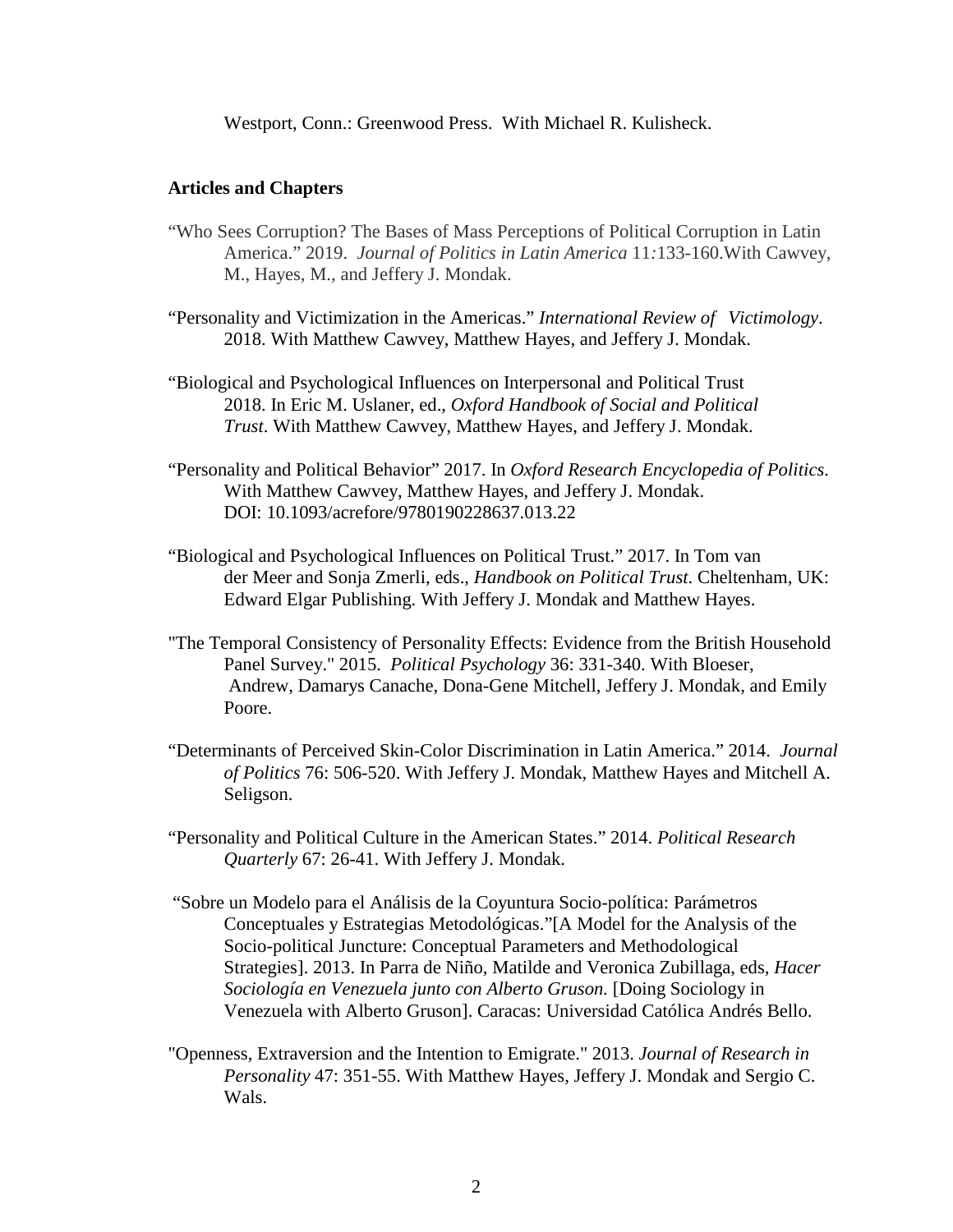- "The Meanings of Democracy in Venezuela: Citizen Perceptions and Structural Change." 2012. *Latin American Politics and Society* 54: 95-122.
- "Citizens' Conceptualizations of Democracy: Structural Complexity, Substantive Content and Political Significance." 2012. *Comparative Political Studies* 45: 1132-1148.
- "The Participatory Personality: Evidence from Latin America." 2011. *British Journal of Political Science* 41: 211-21. With Jeffery J. Mondak, Mitchell A. Seligson and Matthew V. Hibbing.
- "Personality and Civic Engagement: An Integrative Framework for the Study of Trait Effects on Political Behavior." 2010. *American Political Science Review* 104: 85- 110. With Jeffery J. Mondak Matthew V. Hibbing, Mitchell A. Seligson and Mary R. Anderson.
- "Representativa o Participativa? Puntos de Vista sobre la Democracia en Venezuela. [Representative or Participative: Perspectives on Democracy in Venezuela]." 2009. In Heras Gomez, Leticia and John A. Booth, eds. *Perpectivas para la Democracia en América Latina.* Toluca, México: Universidad Autónoma del Estado de México.
- "Dual Nationality among Latinos: What are the Implications for Political Connectedness?" 2007. *Journal of Politics* 69: 470-482. With Jeffrey Staton and Robert Jackson.
- "Perceptions of Political Corruption in Latin American Democracies." 2005. *Latin American Politics and Society* 47: 91-111.With Michael Allison.
- "The Demise of One-Party Politics in Mexican Municipal Elections." 2005. *British Journal of Political Science* 35: 257-84. With Jon Hiskey.
- "Urban Poor and Political Order." 2004. In *The Unraveling of Representative Democracy in Venezuela: Toward a New Model of Participation?* ed. Jennifer McCoy and David Myers. Baltimore: Johns Hopkins University Press.
- "Knowledge Variables in Cross-National Social Inquiry. 2004." *Social Science Quarterly* 20: 539-58. With Jeffery J. Mondak.
- "From Bullets to Ballots: The Emergence of Popular Support for Hugo Chávez." 2002. *Latin American Politics and Society* 44: 69-90.
- "Meaning and Measurement in Cross-National Research on Satisfaction with Democracy." 2001. *Public Opinion Quarterly* 65:506-28. With Jeffery J. Mondak and Mitchell A. Seligson.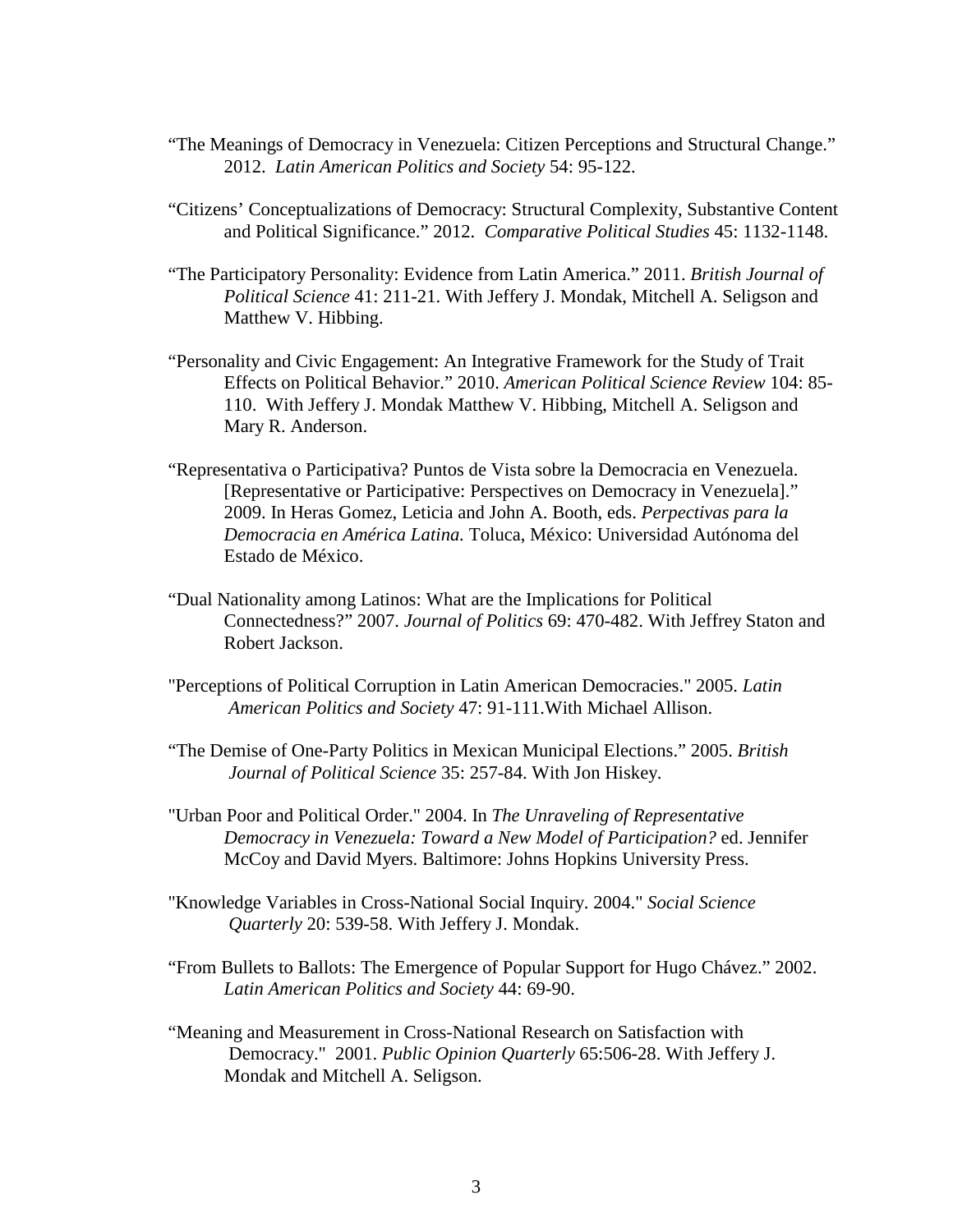- "Voters and the Personal Vote: A Counterfactual Simulation." 2000. *Political Research Quarterly* 53:663-76. With Jeffery J. Mondak and Ernesto Cabrera.
- "Democratic Legitimacy and Political Change in Venezuela." 1998. In *Reinventing Legitimacy: Democracy and Political Change in Venezuela*, ed. Damarys Canache and Michael R. Kulisheck. Westport, Conn.: Greenwood Press. With Michael R. Kulisheck.
- "Multilevel Analysis Using Cross-sectional Survey Data." 1997. *The Political Psychologist* 2(nos.2-3): 6-8. With Jeffery J. Mondak and Carl McCurley.
- "Looking Out My Back Door: The Neighborhood Context and Perceptions of Relative Deprivation." 1996. *Political Research Quarterly* 49: 547-71.
- "Politics in Multiparty Context: Multiplicative Specifications, Social Influence, and Electoral Choice." 1994. *Public Opinion Quarterly* 58:509-38. With Jeffery J. Mondak and Annabelle Conroy.
- "Identificación Partidista y Propensión a Votar." [Party Identification and Vote Propensity]. 1991. In *Cuestiones Políticas* [Issues in Politics], Vol. 8, ed. Pedro Luis Bracho. Maracaibo, Venezuela: University of Zulia.

# **GRANTS and AWARDS**

| 2010    | Grant from the National Science Foundation for "Personality and Politics"<br>in the Americas." With Jeffery J. Mondak                                                                                            |
|---------|------------------------------------------------------------------------------------------------------------------------------------------------------------------------------------------------------------------|
| 2010    | LAS Second Discipline Fellowship (University of Illinois at Urbana-<br>Champaign)                                                                                                                                |
| 2004    | Summer Research Award, Committee on Faculty Research Support<br>(COFRS), Florida State University                                                                                                                |
| 2000    | First Year Assistant Professor, Florida State University                                                                                                                                                         |
| 1995    | First Place, American Association for Public Opinion Research Student<br>Paper Competition, for "Looking Out My Back Door: The Neighborhood<br>Context and Perceptions of Relative Deprivation."                 |
| 1994    | External Research Grant, North-South Center, University of Miami, for<br>"Democratic Deconsolidation: Prospects for and Explanations of<br>Democratic Breakdown in Venezuela." \$21,500. With Mitchell Seligson. |
| 1993-97 | Teaching Fellowship, Department of Political Science, University of<br>Pittsburgh                                                                                                                                |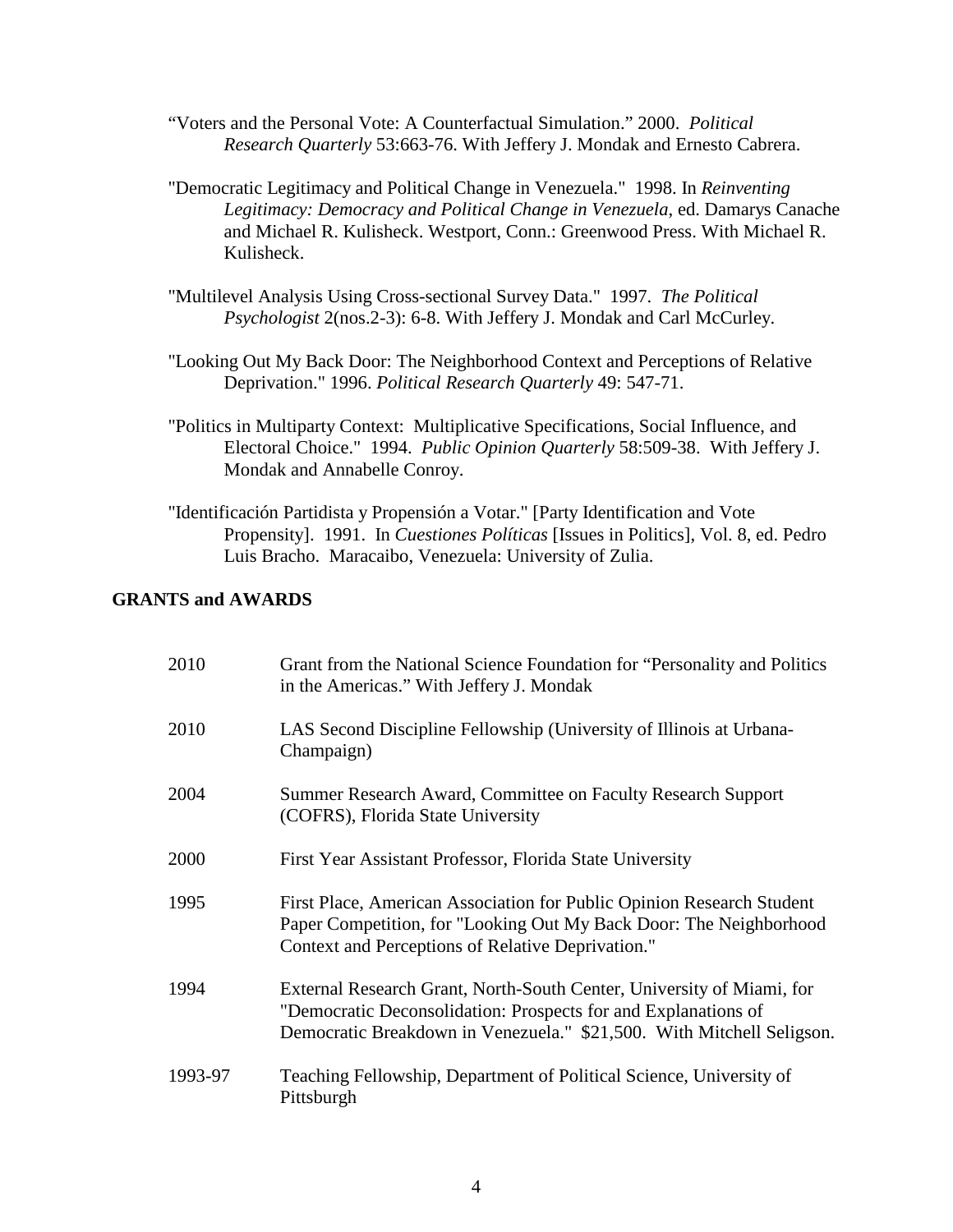1991-93 Fulbright-LASPAU Scholarship to undertake the M.A. Program in Political Science at the University of Pittsburgh.

### **AREAS OF SPECIALIZATION**

Comparative Politics, Latin America, Mass Behavior, Public Opinion, Democratization.

### **LANGUAGE**

Native Spanish speaker

# **TEACHING EXPERIENCE**

#### **Undergraduate**

Introduction to Comparative Politics; Research Methods; Politics of Developing Nations; Government and Politics of Latin America; Comparative Political Behavior; Democratization

# **Graduate**

Core Seminar in Comparative Politics; Latin American Politics, Comparative Mass Politics; Advance Research in Comparative Politics

# **OTHER EXPERIENCE**

| 1989-1990 | Research Assistant at the Data Bank of Public Opinion,<br>Simón Bolívar University, Caracas, Venezuela. |
|-----------|---------------------------------------------------------------------------------------------------------|
| 1987-1989 | Researcher at the Social Sciences Research Center (CISOR), Caracas,<br>Venezuela.                       |
| 1980-1983 | Research Assistant at the Social Sciences Research Center (CISOR),<br>Caracas, Venezuela.               |

# **PROFESSIONAL ACTIVITIES**

Member of Latin American Public Opinion Project-LAPOP Advisory Board, 2020-

Member of the Editorial Board of *Revista Latinoamericana de Opinión Pública*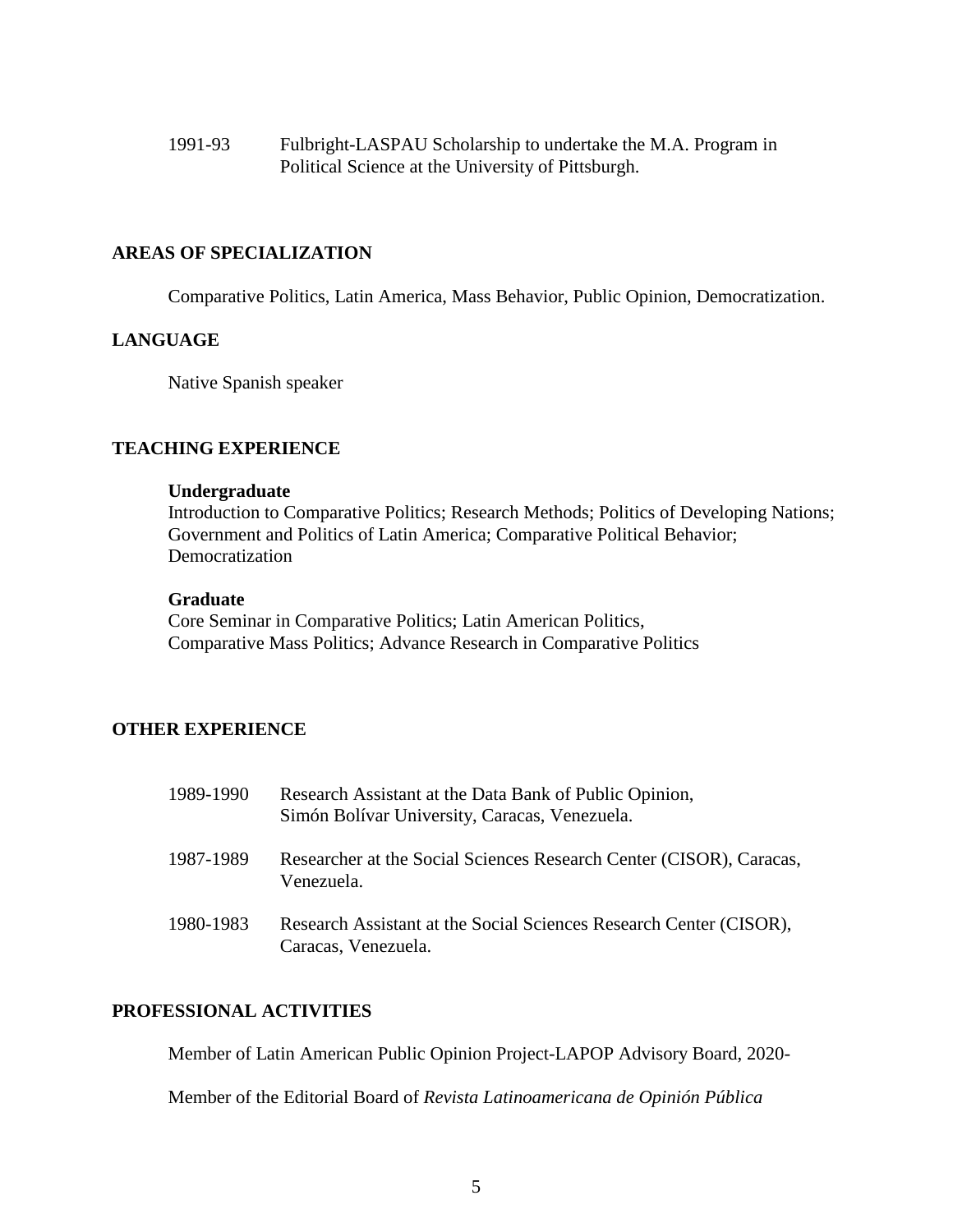(*RLOP)-*WAPOR Latin America*,* 2018-

Team Leader for Venezuela, Latin American Public Opinion Project-LAPOP, 2007-

Member Scientific Committee of *Socioscopio (on-line journal of the Centro de Investigaciones Sociales-CISOR,* Caracas, Venezuela), 2012-

Member of the Editorial Board of *The Journal of Politics, 2001-2005*

**Committees:** Executive Board, Center for Latin American Studies-Florida State University (2003-2005); Executive Board, Center for Latin American and Caribbean Studies- University of Illinois, Urbana-Champaign (2005-2006).

**Reviewer**: National Science Foundation, *American Journal of Political Science*, *American Political Science Review, British Journal of Political Science, Comparative Politics, Comparative Political Studies, Electoral Studies, Journal of Politics, Latin American Politics and Society, Latin American Research Review, Law and Society Review, Political Behavior, Political Chronicle, Political Psychology. Political Research Quarterly, Social Science Quarterly, International Third World Studies, International Studies Quarterly*, *Social Forces, Canadian Journal of Political Science, Women and Gender, The Latinoamericanist, International Journal of Public Opinion Research, Journal of Elections, Public Opinion and Parties, International Political Science Review, Journal of Social and Political Psychology.*

#### **Book Review:**

- Review of Roderick Ai Camp. *Citizen View of Democracy in Latin America* (2001; Pittsburgh: Pittsburgh University Press), in *International Journal of Public Opinion Research,* 2003, 15:218-20.
- Review of Jorge I. Domínguez and James A. McCann, *Democratizing Mexico: Public Opinion and Electoral Choices* (1996; Baltimore: Johns Hopkins University Press), in *Public Opinion Quarterly* 1996, 60:657-60.
- Co-host (with Michael R. Kulisheck) of the conference, "Compromised Legitimacy?: Assessing the Crisis of Democracy in Venezuela," Simón Bolívar University, Caracas, May 9-10, 1996.

**Professional Membership:** American Political Science Association (APSA), Comparative Democratization and Comparative Politics Section (of APSA), Latin American Studies Association (LASA), Venezuelan Studies Section (of LASA), Midwest Political Science Association.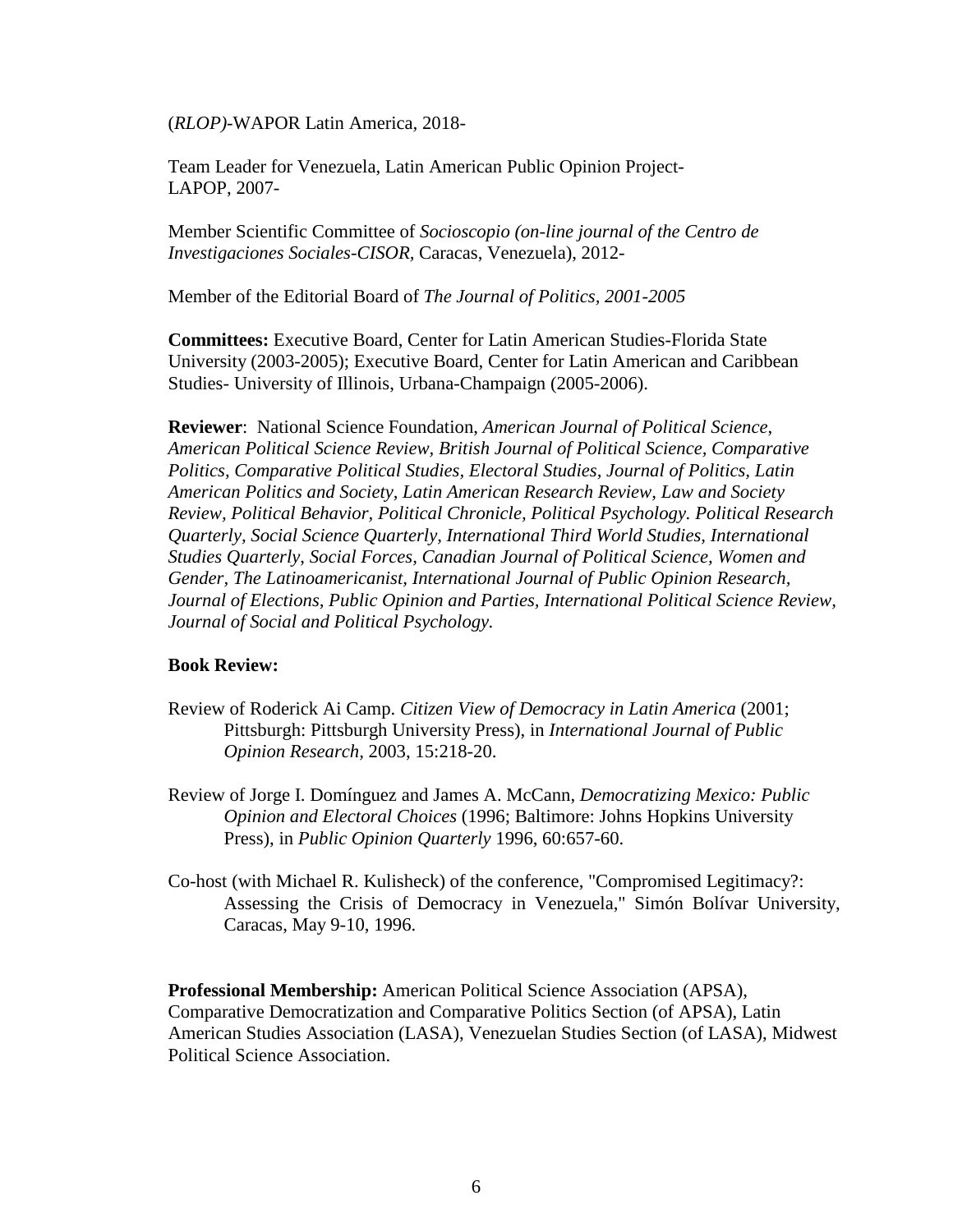# **CONFERENCE PAPERS AND PROFESSIONAL REPORTS**

"Blind Accountability: Affective Polarization and Political Assessments in Venezuela." Prepared for Presentation at the 2020 Annual Meeting of the Southern Political Science Association, San Juan, Puerto Rico, January, 7-11, 2020.

"Affective Polarization and Political Accountability" Presented at the Annual Scientific Meeting of the International Society of Political Psychology, Lisbon, Portugal, July 2019.

"How Bad is Bad?: Dispositional Negativity and Candidate Evaluation." 2018. Prepared for the Annual Meeting of the American Political Science Association, Boston. With Bryce Williams-Tuggle, Damarys Canache, and Mitchell A Seligson.

"Who Sees Corruption? The Bases of Mass Perceptions of Political Corruption in Latin America." 2018. Presented at the WAPOR-Latin America Congress on Public Opinion, Colonia del Sacramento, Uruguay. With Damarys Canache, Matthew Cawvey, and Matthew Hayes.

"Blaming the Other Side: How Economic Policy Interacts with Individual Ideology to Shape Responsibility Attributions" Prepared for presentation at the 76<sup>th</sup> Midwest Political Science Association Annual Meeting, Chicago, April 5-8, 2018. With Matthew Cawvey.

"Dismantling Democracy: Political Expedience, Psychological Affinity and the Subversion of Democracy in Venezuela" Presented at the Annual American Political Science Association Annual Meeting. San Francisco, California, August 31-September 3, 2017.

"It's all about the President: Understanding Political Trust in Latin America." Presented at 73rd Annual Midwest Political Science Association Conference. Palmer House, Chicago, April 16-19, 2015. With Kelly Senters.

"Antecedents of Victimization in the Americas.' Presented at 73rd Annual Midwest Political Science Association Conference. Palmer House, Chicago, April 16-19, 2015. With Jeffery J. Mondak, Matthew Hays and Matthew Cawvey.

"Responsibility Attributions amid Economic Crisis: Evidence from Latin America." Paper prepared for presentation at the 2013 Midwest Political Science Association Conference Chicago, April 11–14, 2013. With Matthew Cawvey.

(Presented at the VII Congreso Latinoamericano de Ciencia Política, organized by the Asociación Latinoamericana de Ciencia Política (ALACIP). Bogotá, September, 25-27, 2013).

"Personality and Political Culture." Presented at the XVI European Conference on Personality. (IPSA), July 10-14, 2012, Trieste. With Jeffery J. Mondak.

"Personality and Political Culture." Presented at the XXII World Congress of Political Science of International Political Science Association (IPSA), July 8-12, 2012, Madrid. With Jeffery J. Mondak.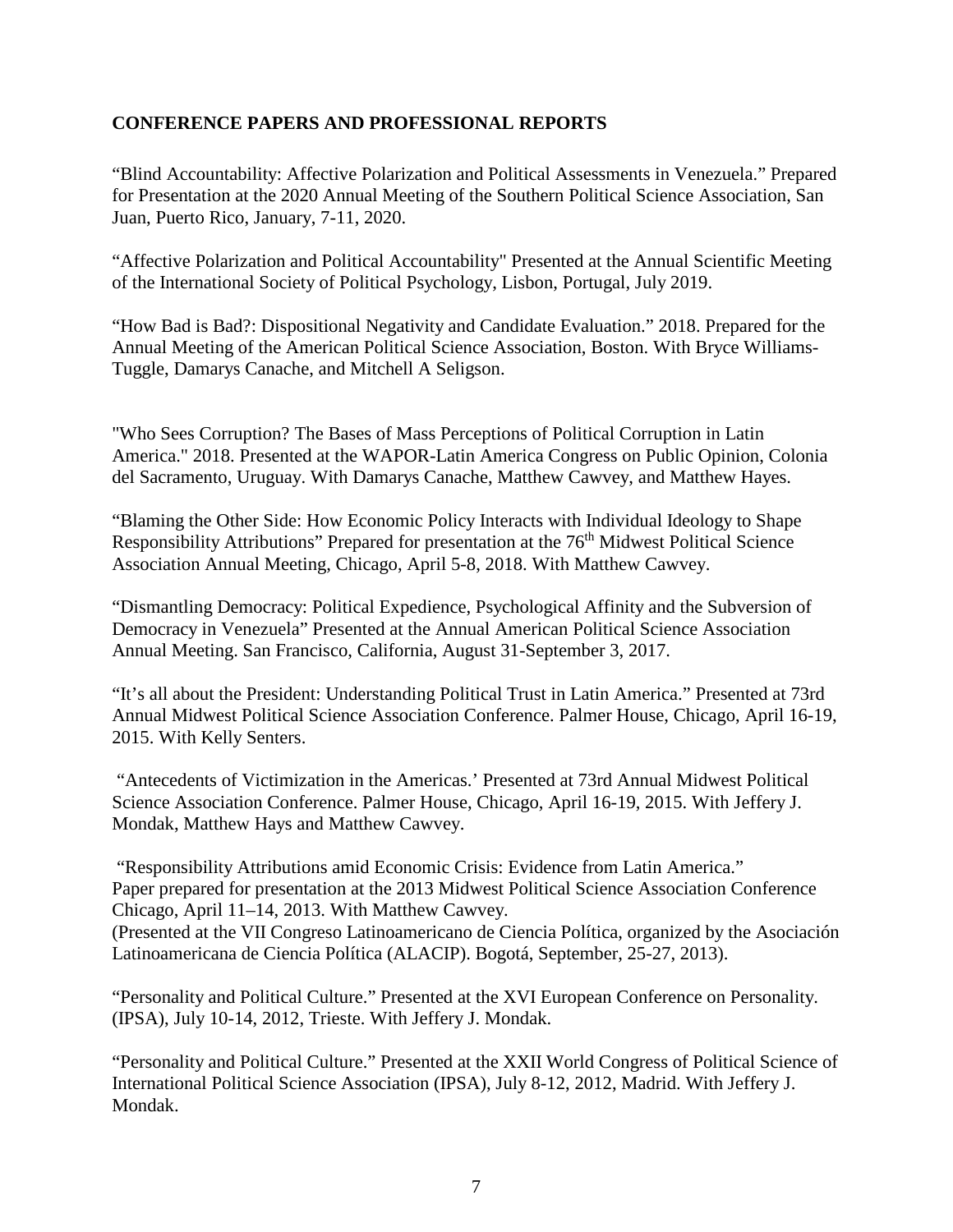"Determinants of Perceived Racial Discrimination in Latin America." Presented at the 2012 International Congress of the Latin American Studies Association, May 23-26, 2012, San Francisco. With Matthew Hays, Jeffery J. Mondak, and Mitchell A. Seligson.

"Personality and Political Attitudes in Latin America: The Psychology of Perceptions in Times of Crisis.' Presented at the Annual Meeting of the American Political Science Association, Sep. 1-4, 2011, Seattle. With Jeffery Mondak and Mitchell A. Seligson.

"Who Perceives Corruption: An Examination of Experiential and Dispositional Basis." Paper Presented at the Annual Scientific Meeting of the International Society of Political Psychology, Istanbul, Turkey, July 9-12, 2011. With Jeffery J. Mondak and Matthew Hayes.

"Who Sees Democracy: Experience, Expectation and Political Sophistication" Paper presented at the 69<sup>th</sup> Midwest Political Science Association Annual Conference, March 28-31, 2011, Chicago.

"How Do People View Democracy and Why Does It Matter?" Paper presented at the 68<sup>th</sup> Midwest Political Science Association Annual Conference, April 23-26, 2010, Chicago.

"The Impact of Personality on Response Patterns on Public Opinion Surveys: The Big Five and Extreme Response Style." Presented at the 32nd Scientific Meeting of the International Society of Political Psychology, July 14-17, Dublin, Ireland. With Jeffery J. Mondak, and Matthew B. Hibbings.

"The Participatory Personality." Presented at the 31<sup>st</sup> Scientific Meeting of the International Society of Political Psychology, July 2008, Paris. With Jeffery J. Mondak and Mitchell A. Seligson.

"How Venezuelans Think about Democracy in Times of Revolution." Paper presented at the 66<sup>th</sup> Midwest Political Science Association Annual Conference, April 3-6, 2008, Chicago.

"Explaining Public Support for the Market in Latin America." Paper presented at the XXVII International Congress of the Latin American Studies Association, September 5-8, 2007, Montreal, Canada.

"Chavismo and Democracy in Venezuela." Paper presented at the Symposium on "Prospects for Democracy in Latin America." April 5-6, 2007, University of North-Texas.

"Costly Citizenship? Dual National Institutions and Naturalization Choices?" Paper presented at the annual meeting of the Midwest Political Science Association, April 2007, Chicago. With Jeffrey Staton, and Robert Jackson.

"Measuring Variance and Complexity in Citizens' Understanding of Democracy" LAPOP-United Nations Workshop: "Candidate Indicators for Democracy Support Index." May 5-6, 2006, Vanderbilt University.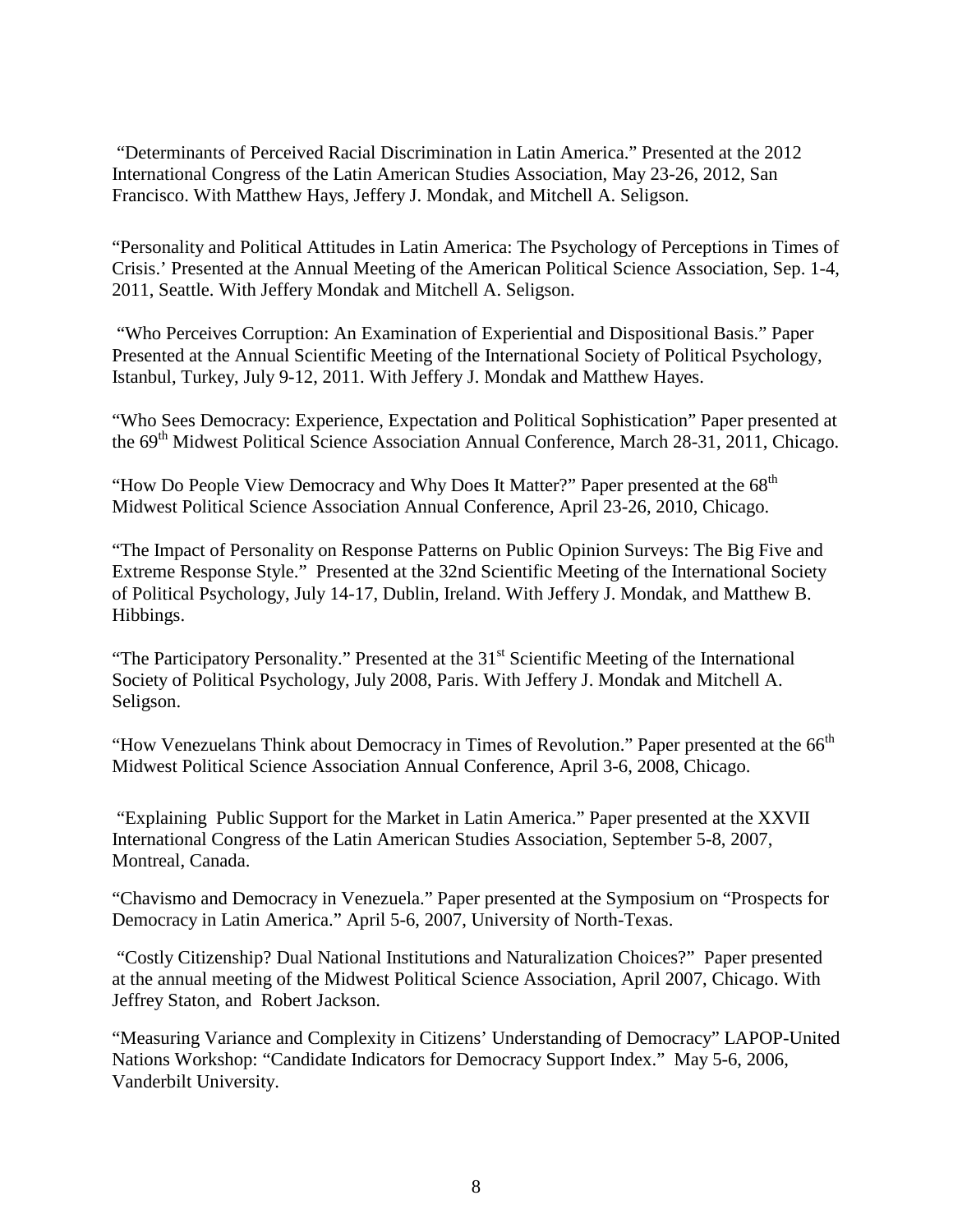["Dual Citizenship among American Latinos: What Are the Implications for Political-](http://archive.allacademic.com/publication/getfile.php?file=docs/mpsa_proceeding/2005-03-28/63395/mpsa_proceeding_63395.PDF&PHPSESSID=9475d75ab7d91f97577db00a3d3b9702)[Connectedness?"](http://archive.allacademic.com/publication/getfile.php?file=docs/mpsa_proceeding/2005-03-28/63395/mpsa_proceeding_63395.PDF&PHPSESSID=9475d75ab7d91f97577db00a3d3b9702) Paper presented at the annual meeting of the Midwest Political Science Association April 2005, Chicago. With Jeffrey Staton, and Robert Jackson.

"Mass Views on the Meaning of Democracy: Identifying Democratic Conceptualizations in Costa Rica." Presented at the Annual Meeting of the Southern Political Science Association, New Orleans, January 2004.

"Knowledge Variables in Cross-National Social Inquiry." Presented at the Annual Meeting of the American Association for Public Opinion Research, Nashville, Tennessee, May 2003. With Jeffery J. Mondak.

"The Comandante and the Masses: Assessing the Bases of Popular Support for Hugo Chávez. Presented at the 23rd International Congress of the Latin American Studies Association, Washington, D.C., September 6-8, 2001.

"Grassroots Democratization: The Demise of One-Party Politics in Mexican Municipal Elections." Presented at the 72nd Annual Meeting of the Southern Political Association, Atlanta, Georgia, November 8-9, 2000. With Jon Hiskey.

"The Urban Poor and the Political Order." Presented at the conference 'Venezuela's Bolivarian Republic: New Directions or Incremental Change?' Sponsored by the Office of External Research, U.S. Department of State, Washington DC, September 18, 2000.

"The Economy, Democracy, and Opposition Voting in Latin America: A Cross-National Test of Competing Explanations." Paper presented at the Annual Meeting of the American Political Science Association, Washington, August 31 – September 3, 2000. With Mitchell A. Seligson.

"Meaning and Measurement in Cross-National Research on Satisfaction with Democracy." Paper presented at the Annual Meeting of the World Association for Public Opinion Research, Portland, May 17-19, 2000. With Jeffery J. Mondak and Mitchell A Seligson.

"From Bullets to Ballots: The Emergence of Popular Support for Hugo Chávez." Paper presented at the 22nd International Congress of the Latin American Political Association, Miami, Florida, March 16-18, 2000.

"The Sources of Political Support in a Fragile Democracy." Paper presented at the Annual Meeting of the Southwestern Political Science Association, San Antonio, March 31 - April 3, 1999.

"The Nature of Political Support in a Fragile Democracy." Paper presented at the Annual Meeting of the Western Political Science Association, Seattle, March 25-27, 1999.

"Preserving Democracy: Political Support and Attitudes Toward Protest in Venezuela." Paper presented at 21st International Congress of the Latin American Studies Association, September 24-26, 1998,. Chicago. With Michael R. Kulisheck.

"Democratic Deconsolidation: Prospects for and Explanations of Democratic Breakdown in Venezuela." 1996. Report to the North-South Center, Miami. With Mitchell A. Seligson.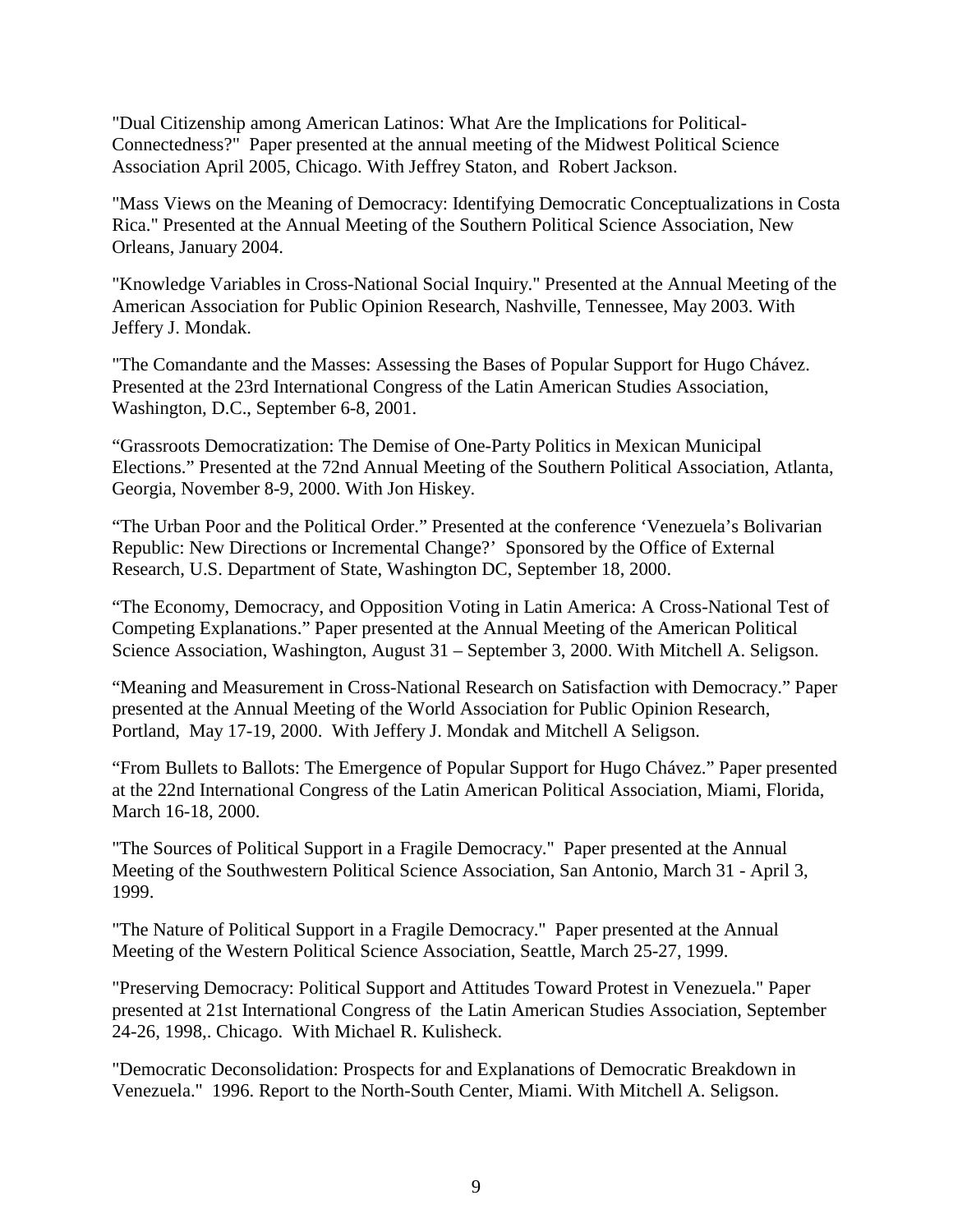"Socioeconomic Disparities and Support for the Political System in Venezuela." Paper presented at the conference, "Compromised Legitimacy?: Assessing the Crisis of Democracy in Venezuela," Simón Bolívar University, Caracas, May 9-10, 1996.

"Candidate Quality in Comparative Context: Experimental Evidence from Latin America." Paper presented at the Annual Meeting of the Midwest Political Science Association, April 18-20, 1996, Chicago. With Jeffery J. Mondak and Ernesto Cabrera.

"The Anatomy and Geography of Political Protest in Venezuela." Paper presented at the Annual Meeting of the Middle-Atlantic Council of Latin American Studies, March 29-30, 1996, Lewisburg.

"Socioeconomic Disparities as Contextual Determinants of System Support." Paper presented at the Annual Meeting of the Southern Political Science Association, November 1-4, 1995, Tampa, Florida.

"The Anatomy of Political Protest in Venezuela, 1989-93." Paper presented at the 19th International Congress of the Latin American Studies Association, September 28-30, 1995, Washington D.C.

"Looking Out My Back Door: The Neighborhood Context and Perceptions of Relative Deprivation." Paper presented at the Annual Meeting of the American Association for Public Opinion Research, May 18-21, 1995, Fort Lauderdale.

"Political Dissatisfaction and Democracy in Venezuela: The Impact on Electoral Abstention." Paper presented at the 18th International Congress of the Latin American Studies Association, March 10-12, 1994, Atlanta.

"Identificación Partidista y Propensión a Votar." [Party Identification and Vote Propensity]. Paper presented at the National Congress of Political Science, November 1990, Maracaibo, Venezuela.

# **INVITED LECTURES/CONFERENCE PARTICIPATION**

"Affective Polarization. The Case of Venezuela." Social Sciences Research Center, PACTE. France National Centre for Scientific Research (CNRS), Grenoble Alpes University (UGA) and the Grenoble Institute of Political Studies (Sciences Po Grenoble), Granoble, France, March 2020.

"Democracy Come and Go: Crisis and Polarization in Venezuela." Center for the Study of Democratic Institutions (CSDI), Vanderbilt University, Nashville, September 2019.

"Understanding the Venezuelan Crisis." Invited Presentation at the Peoria Area World Affairs Council-Institute of International Studies at Bradley University, Peoria Il, June 20, 2019. Talk in Peoria, June 20, 2019.